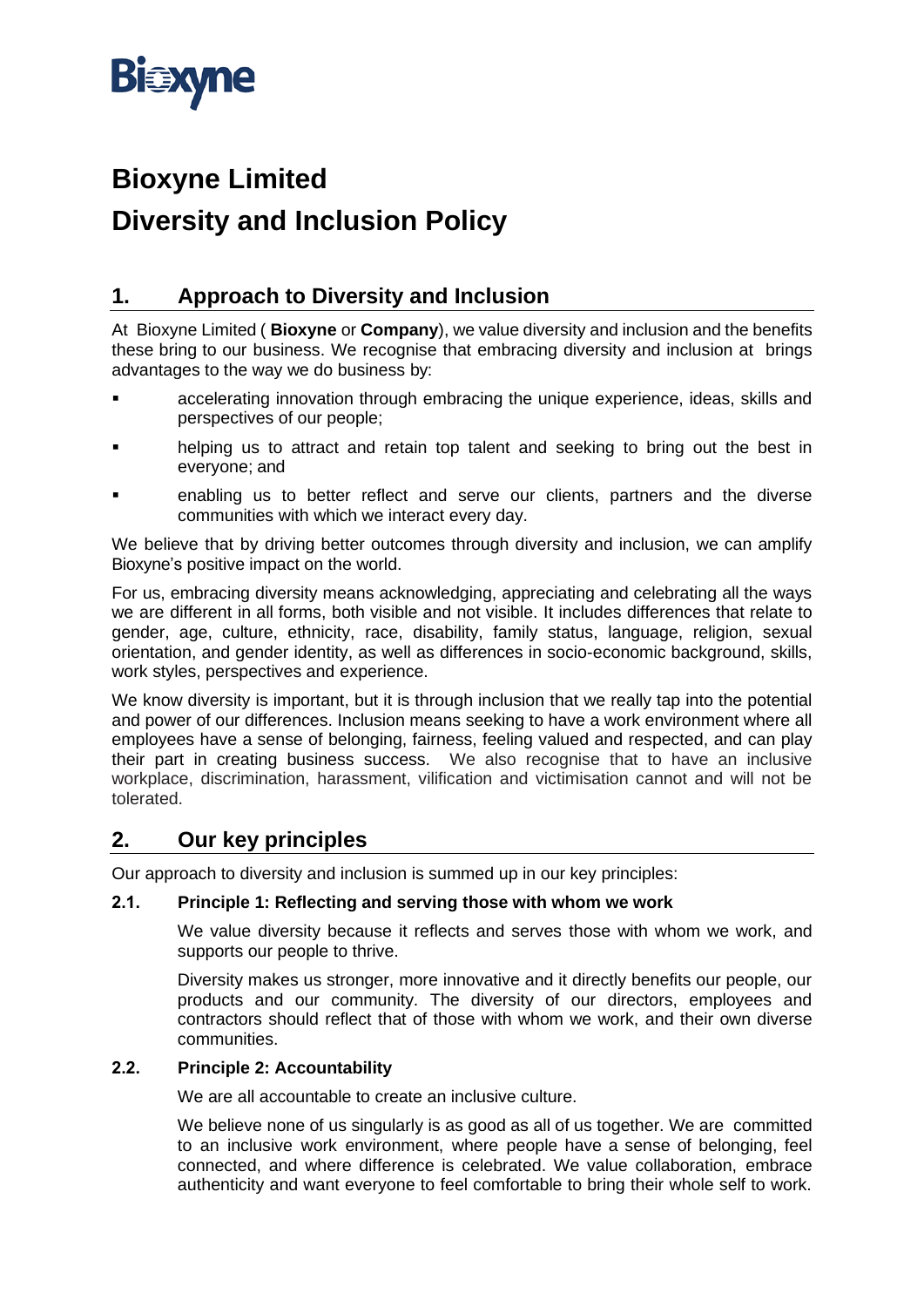

All of us are accountable to create a culture where individual differences are supported, respected and valued. We look for proactive ways to embed inclusion in all aspects of the employee experience. Our leaders across the business are expected to be role models and all employees need to play their part in creating an inclusive culture at .

#### **2.3. Principle 3: Recognising the benefits of diversity in new talent**

We are committed to attracting diverse talent and hiring fairly.

We are committed at all levels to always look to hire the best person for the job and to make fair recruitment and promotion decisions at all levels. Our selection is based on objective criteria, taking into account relevant skills, qualifications and experience. We want a diverse mix of applicants for roles and we are focused on attracting and selecting our people from a diverse pool of talent. We raise awareness of the impact of unconscious bias in the hiring process and consider what we can do to counteract it.

## **2.4. Principle 4: Equal pay**

We are committed to equal pay for equal work, and rewarding our people fairly.

This means taking steps so that our pay decisions are made free from unconscious bias. It also involves regular review to check for unjustifiable gender pay gaps and monitoring to ensure we are reflecting gender pay equity at all levels across our workforce.

## **3. Responsibilities**

Supporting diversity and inclusion is the responsibility of all of 's directors and employees.

Bioxyne's board of directors (**Board**) will support the objectives of this policy by:

- establishing and monitoring implementation of the Company's Diversity and Inclusion Policy;
- establishing and monitoring the Company's diversity strategy;
- setting measurable objectives for achieving the diversity strategy and assessing the Company's progress against those objectives; and
- practicing and promoting behaviour consistent with the Company's Statement of Values and this policy.

The Company's Board will support the objectives of this policy by:

- conducting all Board appointment processes in a manner that promotes diversity; and
- reporting in relation to diversity and inclusion.

## **4. Measurable Objectives**

#### **4.1. Setting objectives**

The Board will set measurable objectives for achieving gender diversity in the composition of the Board, the Company's senior executives and workforce generally in accordance with this policy, and will review the effectiveness and relevance of these objectives on an annual basis.